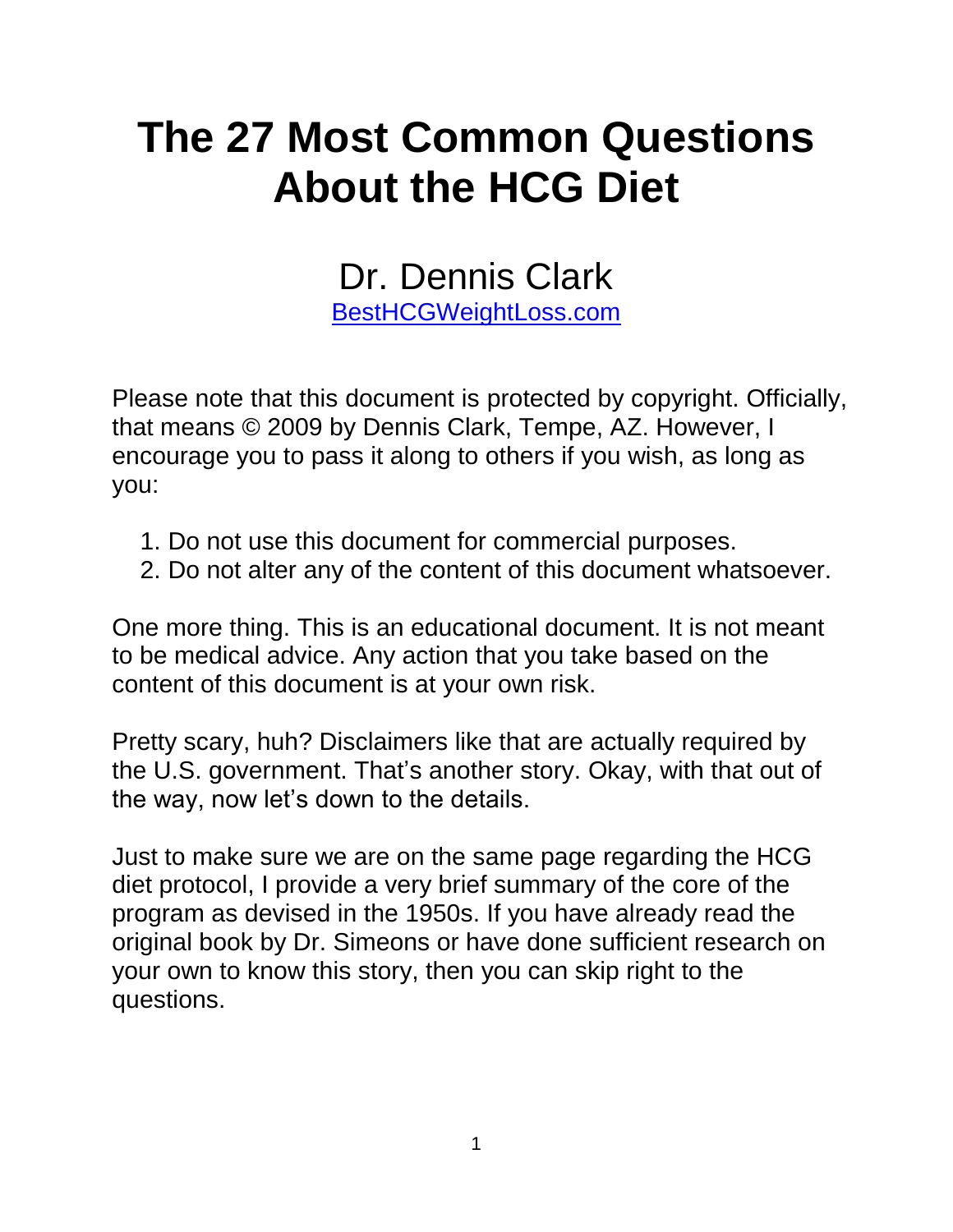# Brief Overview of the HCG Diet

The late British Physician, Dr. A. T. W. Simeons, first discovered the use of HCG in the treatment of obesity. Dr. Simeons first published a report on the topic in 1954, while practicing in Rome, Italy. He devoted years to researching various patients suffering from obesity. During this time, Simeons noticed several important factors, including the lack of symptoms one would expect from a patient on a very low calorie diet. For example, his patients had no headaches, hunger pains, weakness, or irritability as long as the low calorie diet was combined with HCG. Throughout his research, Dr. Simeons noted how patients lost significant amounts of weight while their bodies reshaped naturally, without exercise and without effort. This led him to discover how patients lost more fat tissue directly from adipose tissue accumulations, causing highly visible contouring of the body. Weight maintenance was not an issue for patients that had undergone the HCG+Diet plan, particularly compared with those who simply went on highly restrictive diets without HCG. HCG regulated the metabolism, correcting that which initially caused the obesity.

These theories of Dr. Simeons were very intuitive for his time. Since the late 1950s science has validated many of his theories. Dr. Simeons believed it was the function of our hypothalamus (master gland in the brain) that controlled our hunger, food cravings and the sensation of being satisfied. When this gland became dysfunctional, it would cause abnormal eating patterns, excessive consumption of calories and the storage of "abnormal fat." This abnormal fat is stored in areas of the body that make it difficult to get rid of with regular dieting and exercise. His theory on the hypothalamus has now been supported by modern science, although scientists still don"t understand all the details. Obesity is still misunderstood.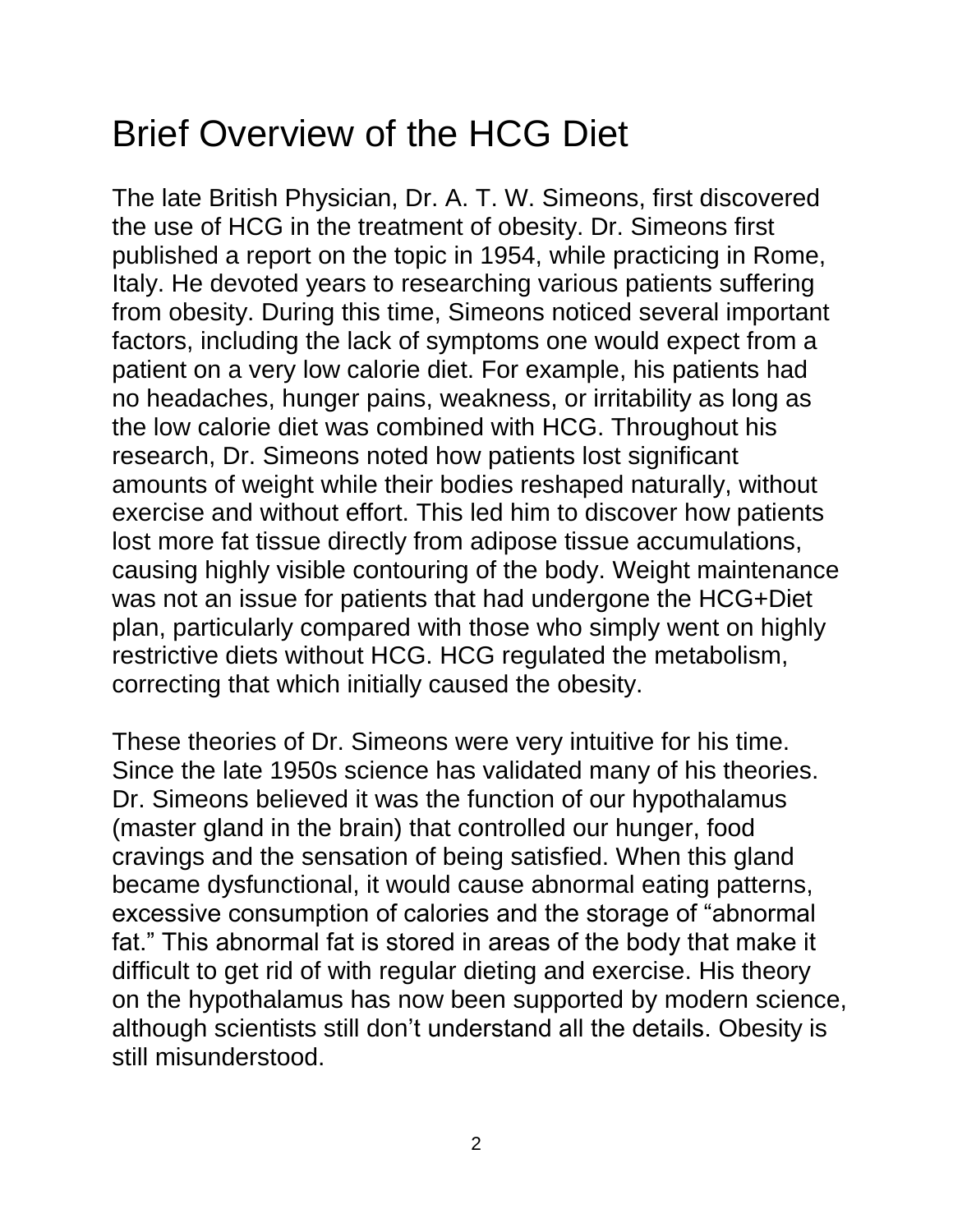Dr. Simeons' reasoning in using HCG+Diet for his obese patients is brilliant. In conventional medicine physicians use HCG for various reasons, usually to manipulate other hormones. It was never used for weight loss until Dr. Simeons discovered this application. The way he came to the conclusion that HCG would work for weight loss and the treatment of obesity is very intuitive. Using HCG for weight loss is not a common use of this hormone in the United States and so many physicians will not be aware of this use or nor fully understand it. Be prepared for different opinions that are often negative. Generally, if physicians are not "up" on it, they are "down" on it.

It is well known in medicine that HCG mobilizes fat. As you may already know, pregnant women produce HCG in the first trimester. It's the substance that gives a positive pregnancy test. HCG's role in early pregnancy is to help maintain a healthy fetus until the placenta can take over. HCG mobilizes Mom"s fat to assure that the forming fetus gets all nutrients it needs. This is nature"s defense mechanism to assure a healthy fetus. Of course, when a woman is pregnant her body produces a tremendous amount of HCG, in contrast with the amount that Dr. Simeons recommends.

HCG is a very safe hormone when used properly. It is not a steroid hormone. It is a protein. It no longer has to come from pregnant women, although most commercial products still do. Some brands of modern HCG are now made by genetic engineering.

# Common Questions

This is a short list of the most common questions that my clients have asked me. I am listing them here with brief answers at this time, just so you can have them in an easy to access format.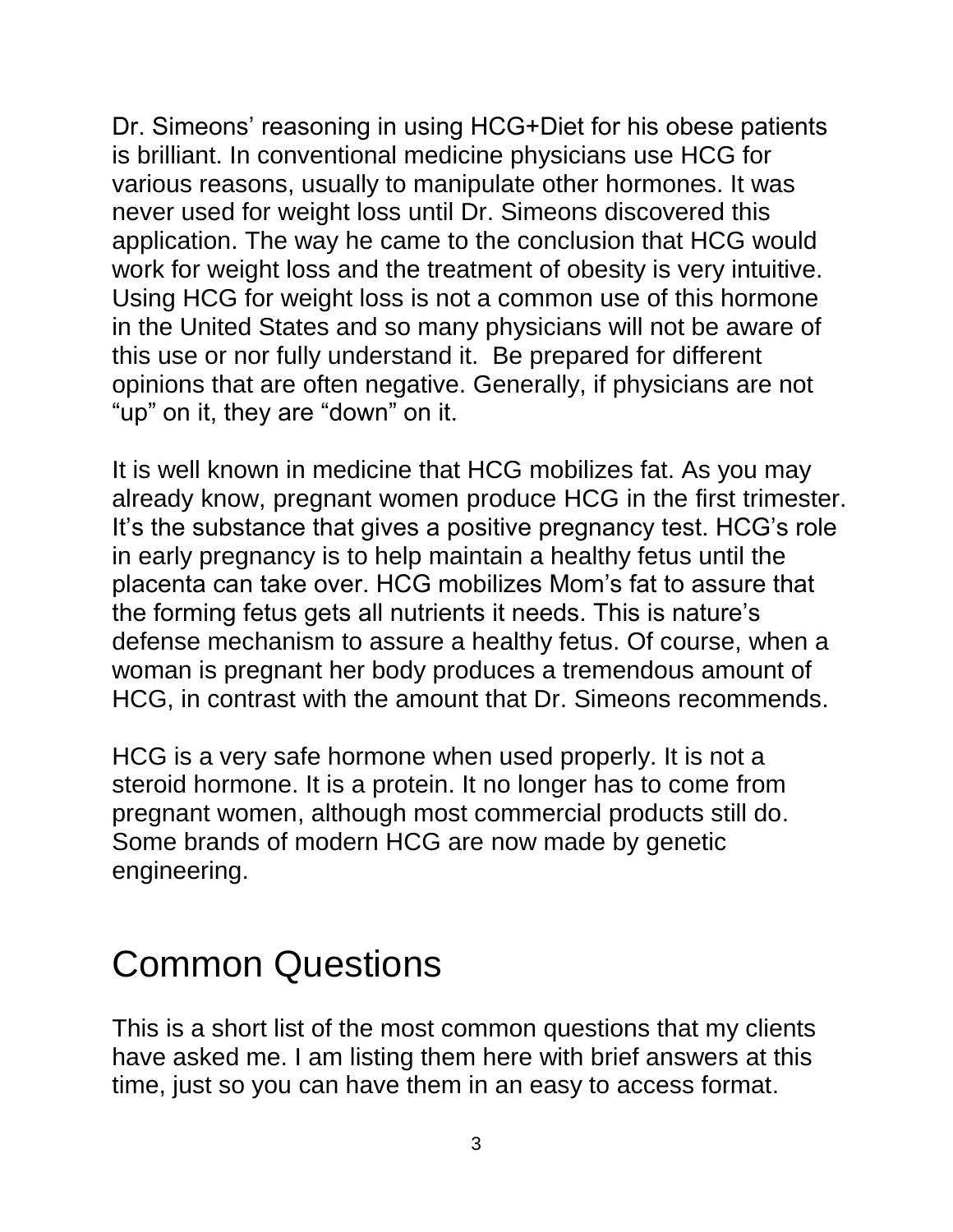Additional explanations, directions, and questions about the HCG diet are the subject material of my newsletter. You subscribed when you requested this report, plus my essay on the "Myths and Truths About HCG Weight Loss." You can unsubscribe at any time, using a link at the bottom of each issue of my newsletter.

All of the information that I provide to you is freely accessible to the public, if you know where to look. Unfortunately, your challenge is to sort through the vast amount of misinformation that is also available, and then decide what is right for you.

So, without further ado, here is the list the 27 most common questions that I have been asked from my clients. They are in no particular order of importance or frequency. My answers follow immediately after the list.

- Can I drink alcohol on the diet?
- Do I really have to wait 6 weeks to do the protocol again?
- How do I use the protocol if I only want to lose 10 pounds?
- How long can I take HCG?
- I'm a vegetarian, so how can I do a 'steak day'?
- What am I doing wrong?
- What are the most effective forms of HCG?
- What are the phases of the HCG diet protocol?
- What can I do for dry skin?
- What do I do when I get leg cramps?
- What if I have to stop the protocol unexpectedly?
- What is a 'steak day' and why is it important?
- What is the 21-day post-HCG phase for?
- What is the best cookbook for HCG-approved recipes?
- What is the best diet for a lifetime after HCG?
- What is the difference the HCG diet and all other diets?
- What's behind the 'apple day' for when weight loss stops?
- Where do I get HCG?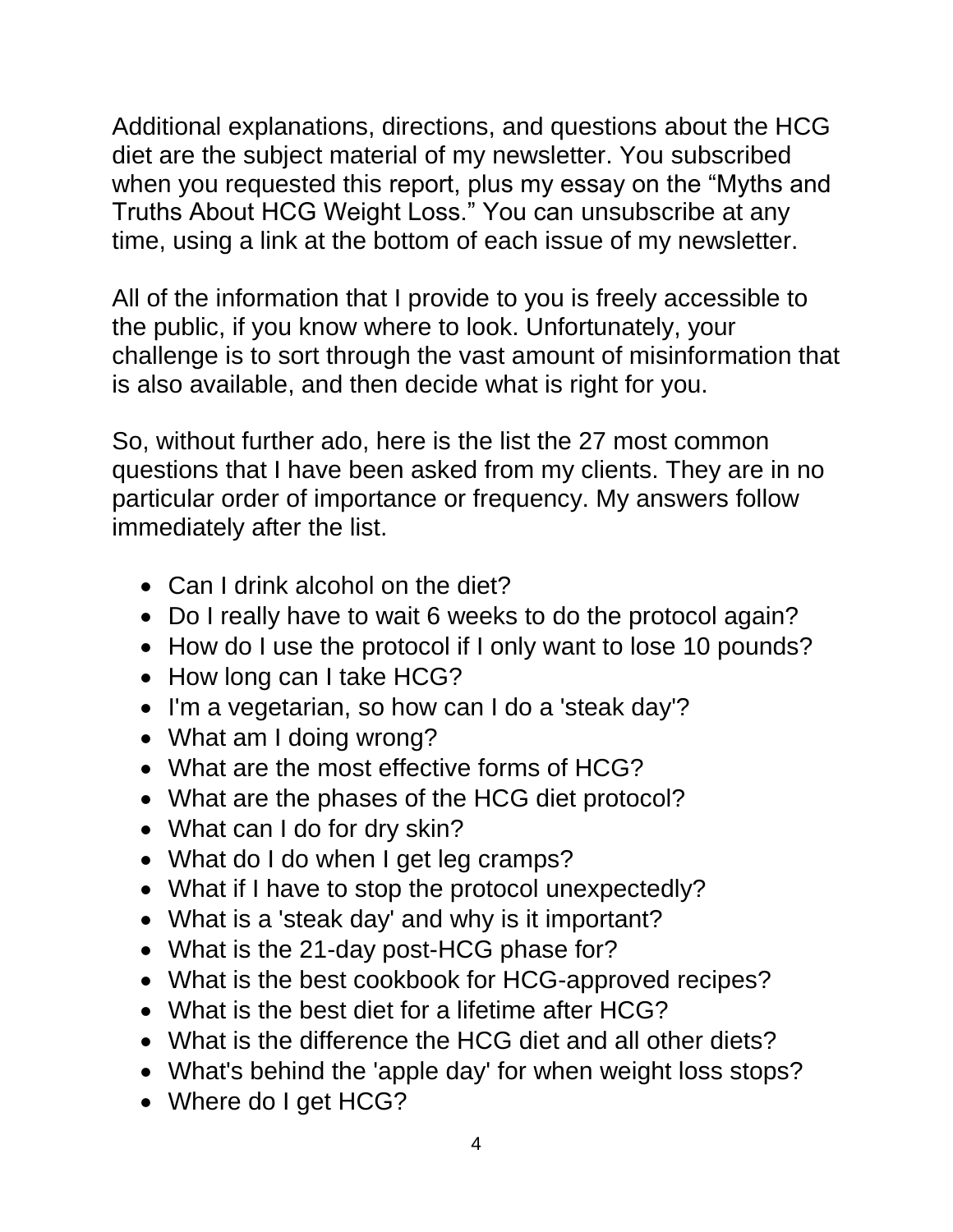- Why do I feel light-headed or have a headache?
- Why are oil-based cosmetics and supplements forbidden?
- Why do I have to gorge myself on for Days 1 and 2 on the hormone?
- Why is 500 calories not a starvation diet?
- Why is weight loss irrelevant?
- Will I have sagging skin after such fast weight loss?
- WOMEN: What happens during my menstrual period?
- How does HCG work?
- Is oral HCG the same as injections?

Now for my answers. Keep in mind that these answers are from my perspective as a scientist and as a veteran of the HCG diet myself.

#### *Can I drink alcohol on the diet?*

Although this may seem like a silly question, it pops up fairly often. The answer is NO! Alcohol acts like a carbohydrate metabolically, so it adds empty calories to your diet.

#### *Do I really have to wait 6 weeks to do the protocol again?*

Generally, yes. There is some confusion on this question, based on potential differences between oral and injectable forms of HCG. The oral form, if it contains real HCG, has a bit more flexibility. The key is whether you develop resistance to the hormone in your hypothalamus. You can do personal experimentation to find out. If you develop a ravenous hunger when you restart the HCG too soon, then you still have resistance to the hormone. This means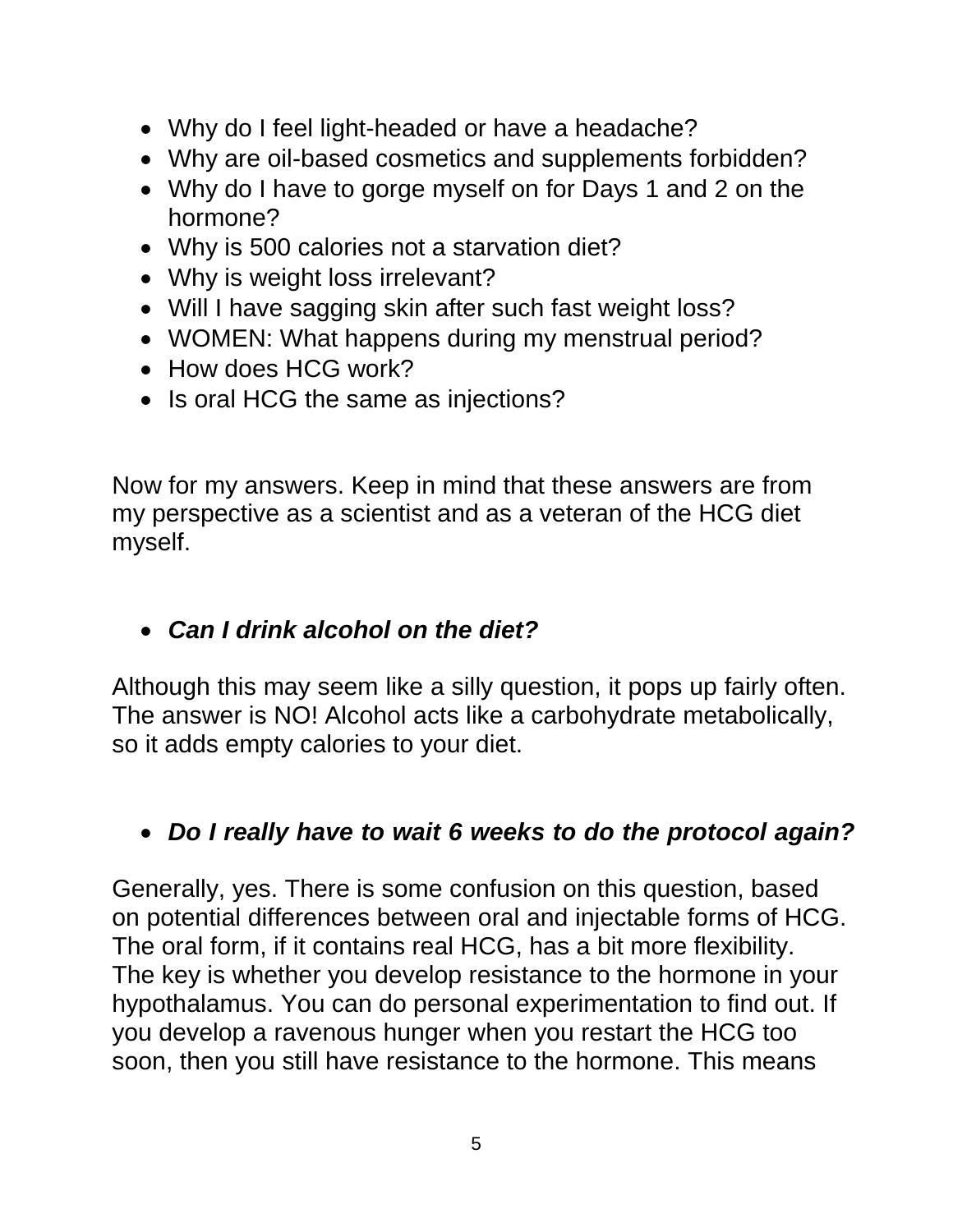that you did not wait long enough to restart. Simply stop using HCG for at least 6 weeks to become sensitized to it again.

#### *How do I use the protocol if I only want to lose 10 pounds?*

Theoretically, you will only digest the amount of abnormal fat that is available. If your ideal target weight is 10 pounds less than you are now, that is all you will lose. However, you still must stay on the hormone for the minimum amount of time (21-23 days) so your metabolism will stabilize. You can do this by staying on the hormone and doubling the amount of calories you eat per day, with the same foods that you have been consuming on 500 calories per day.

#### *How long can I take HCG?*

The standard maximum amount of time is 40 days. However, as I mentioned above, you can experiment with the oral form (if it is not homeopathic) to see how long you can go. The key is to monitor your hunger. Once you become ravenously hungry, then the hormone has stopped working for you and you must stop using it. Otherwise, you are simply on a starvation diet.

## *I'm a vegetarian, so how can I do a 'steak day'?*

Your best bet is to take a purified protein powder, either from soy or pea (or even from rice if you can find it). Just make sure that it is carbohydrate-free. You will also benefit from coconut oil supplements, especially those that have an enhanced MCT fraction (i.e., medium-chain triglycerides). And remember your apple! You may have to experiment on yourself. The extra 2-3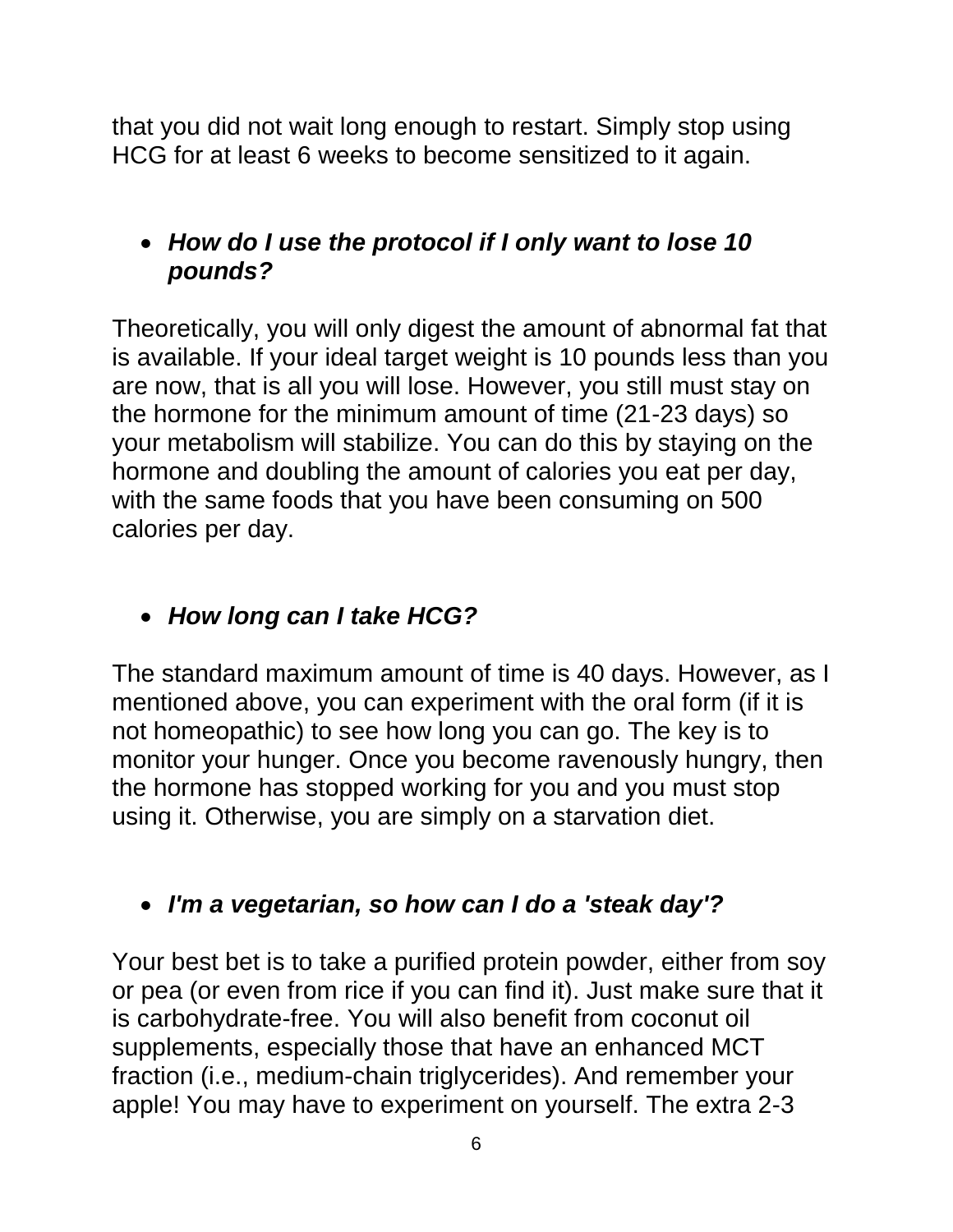pounds that you have gained, which necessitate a "steak day", should disappear by the next morning. The key is to get the right combination of protein and fat.

# *What am I doing wrong?*

This question, of course, has lots of different answers. The most common mistakes that lead to weight loss plateaus are:

- o Fat or oil in the diet or on the skin (soaps, shampoos, cosmetics)
- $\circ$  Sneaky sugars (e.g., balsamic vinegar is loaded!) you really MUST read labels
- o MSG: this is a weight loss nightmare; it appears in too many ways to list here, all disguised to hide its presence in foods; the only certainty that you can have for avoiding it is to avoid processed foods entirely
- o Going off the hormone and back on, eating too much, violating the diet rules, making up your own rules (!) – these are just some of the examples of what people do wrong *even though they know it is wrong*

## *What are the most effective forms of HCG?*

There is only one "form" of native HCG, which is a complex protein produced by pregnant women. The genetically engineered forms are incomplete, although they have the same effects as the intact native protein. The controversy about how to take HCG is the issue here: by injection or by mouth (i.e., under the tongue [sublingual]). Either way, they are exactly the same hormone! The key is to get the right dose. The sublingual products are now wellknown enough that dosages have been determined experimentally to mimic the injections perfectly. Homeopathic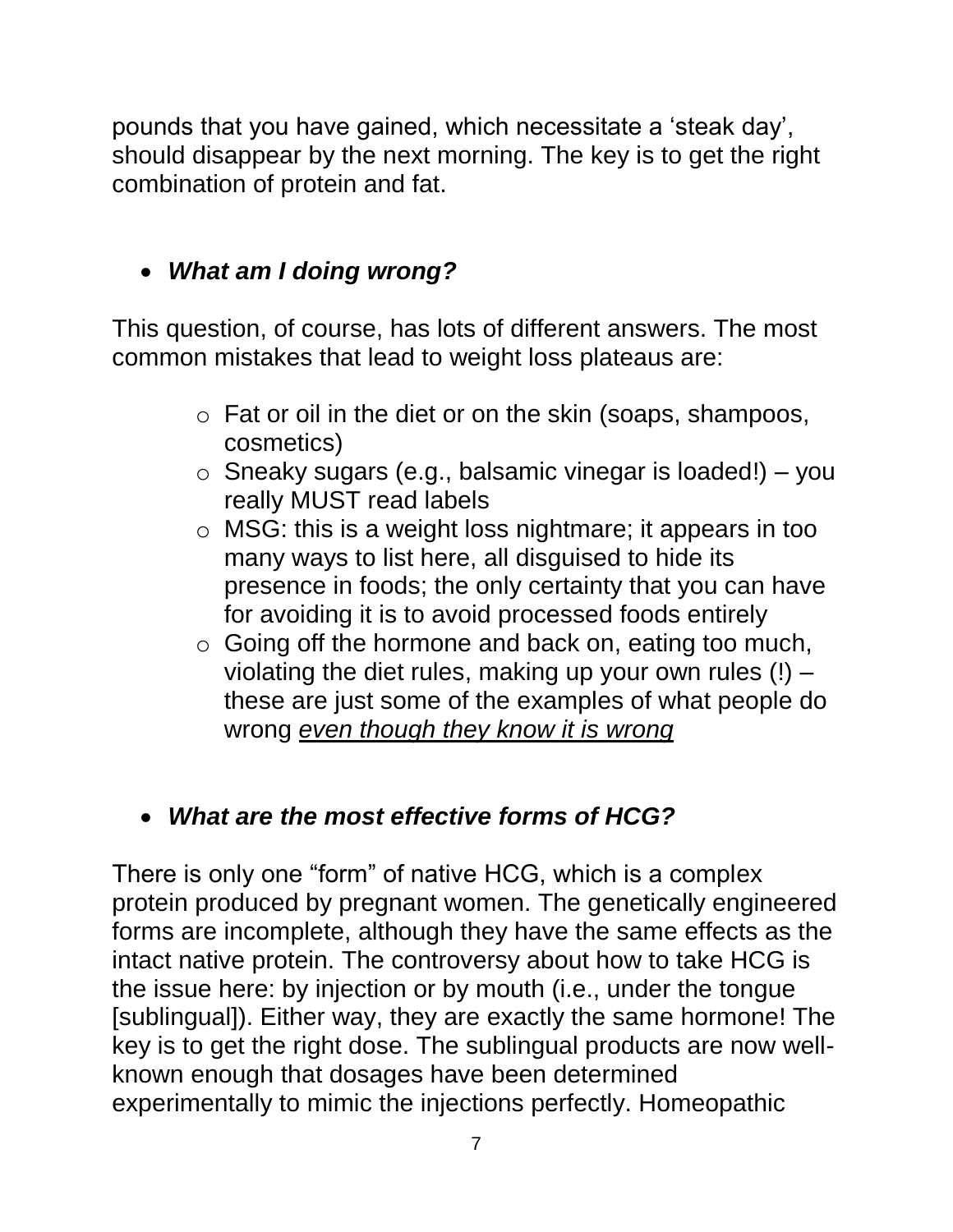HCG, however, is not the same as the sublingual HCG. See more on this later in the list.

#### *What are the phases of the HCG diet protocol?*

We probably ought to give Kevin Trudeau credit for resurrecting the popularity of HCG for weight loss. However, he has also made a mess of the concept of "phases" of the diet. If there are any such things as phases at all, they are: 1) Food gorging on the first 2 days of taking HCG; 2) 500 calories per day while taking HCG (usually 25-38 days); 3) 500 calories per day for 3 days of no HCG (to allow the hormone to wash out of your system); 4) and, 21-days of no starch, no sugar. So, whatever you want to call these, whether they are phases or something else, those are the different segments of the protocol. Notice that they have nothing to do with so-called "cleansing" protocols as described by Trudeau.

#### *What can I do for dry skin?*

The best you can do is read the labels of all of your cosmetics and lotions to make sure that they contain no oils. Lotions and creams are generally water-based and should be fine. You don"t have to buy special HCG lotions. Just read the labels and avoid any products with oils or oil-based ingredients (e.g., vitamin E, ascorbyl palmitate, aroma oils, etc.)

#### *What do I do when I get leg cramps?*

The most common mineral deficiencies that lead to leg cramps are magnesium and potassium. Take mineral supplements for the magnesium (ideally with a good amount of calcium for balance). Use dieter"s salt (i.e., KCl or potassium chloride) in lieu of regular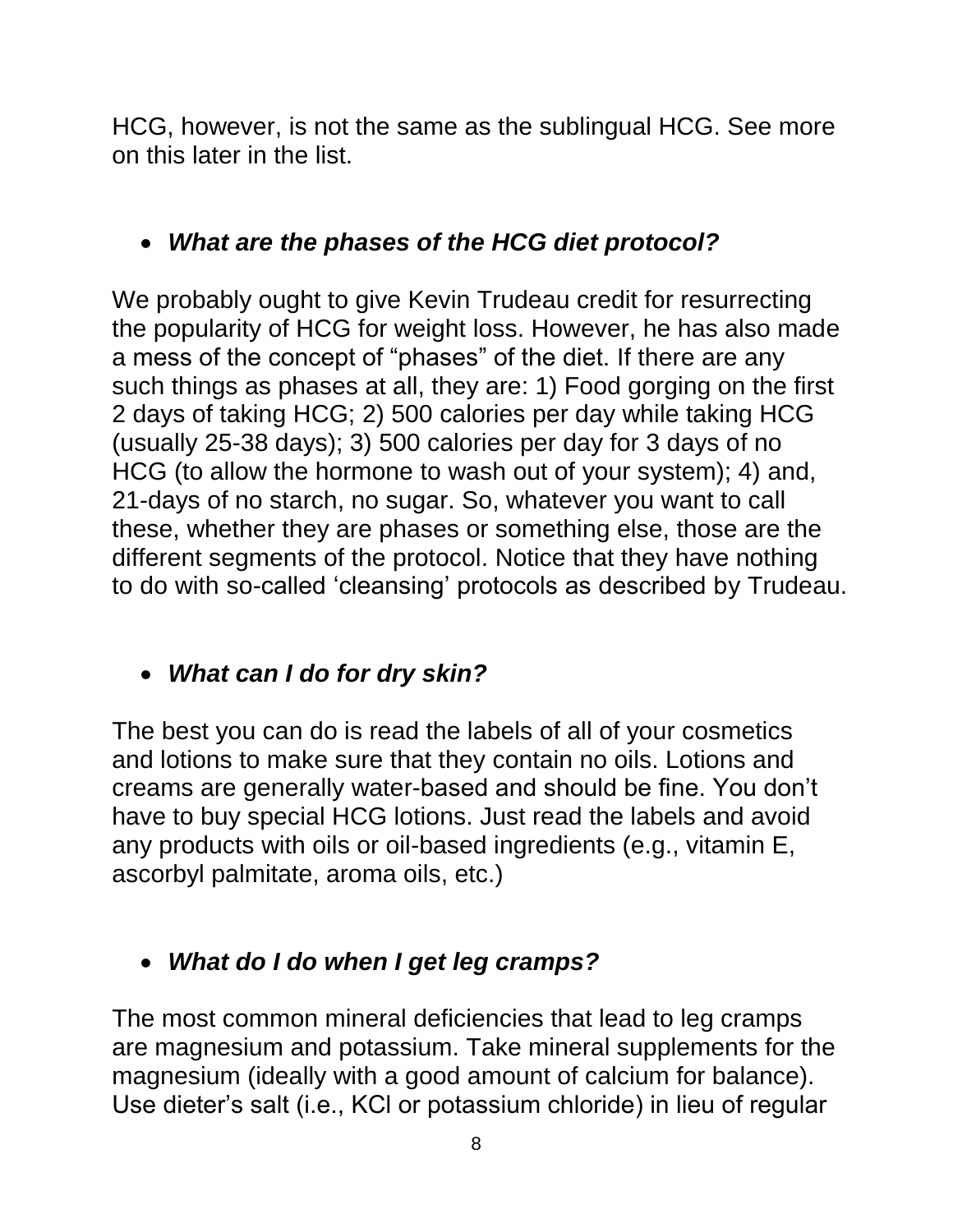salt. It is available in supermarkets. Also take a potassium supplement.

• What if I have to stop the protocol unexpectedly?

If you have a party binge, then get right back on track with an apple day the very next day. If you are traveling and unable to stick with the protocol, stop the HCG and eat an ultra-low carb diet until you can get back on it again. If you have to be off of the hormone for more than two weeks, start over with the two gorging days again.

#### *What is a 'steak day' and why is it important?*

A steak day applies to the 21-day no starch, no sugar diet after you stop the HCG and low calorie diet. This is the period where the combination of carbs and fat will ruin your success, so staying off of the carbs is crucial. If you do gain weight after a few cookies or some pasta, then the steak provides a protein and fat combination that gets your fat metabolism back on track. Part of the problem that leads to the need for a steak day is that your body is also hanging onto excess fluids, so the apple acts a bit like a diuretic in getting your body to release them. You must have a steak day on the very first day that you exceed 2 or more pounds above your target weight.

#### *What is the 21-day post-HCG phase for?*

This phase stabilizes your metabolism with respect to how your body is going to handle fats and carbs from now on. It is a very crucial part of the entire program. Without doing this phase right,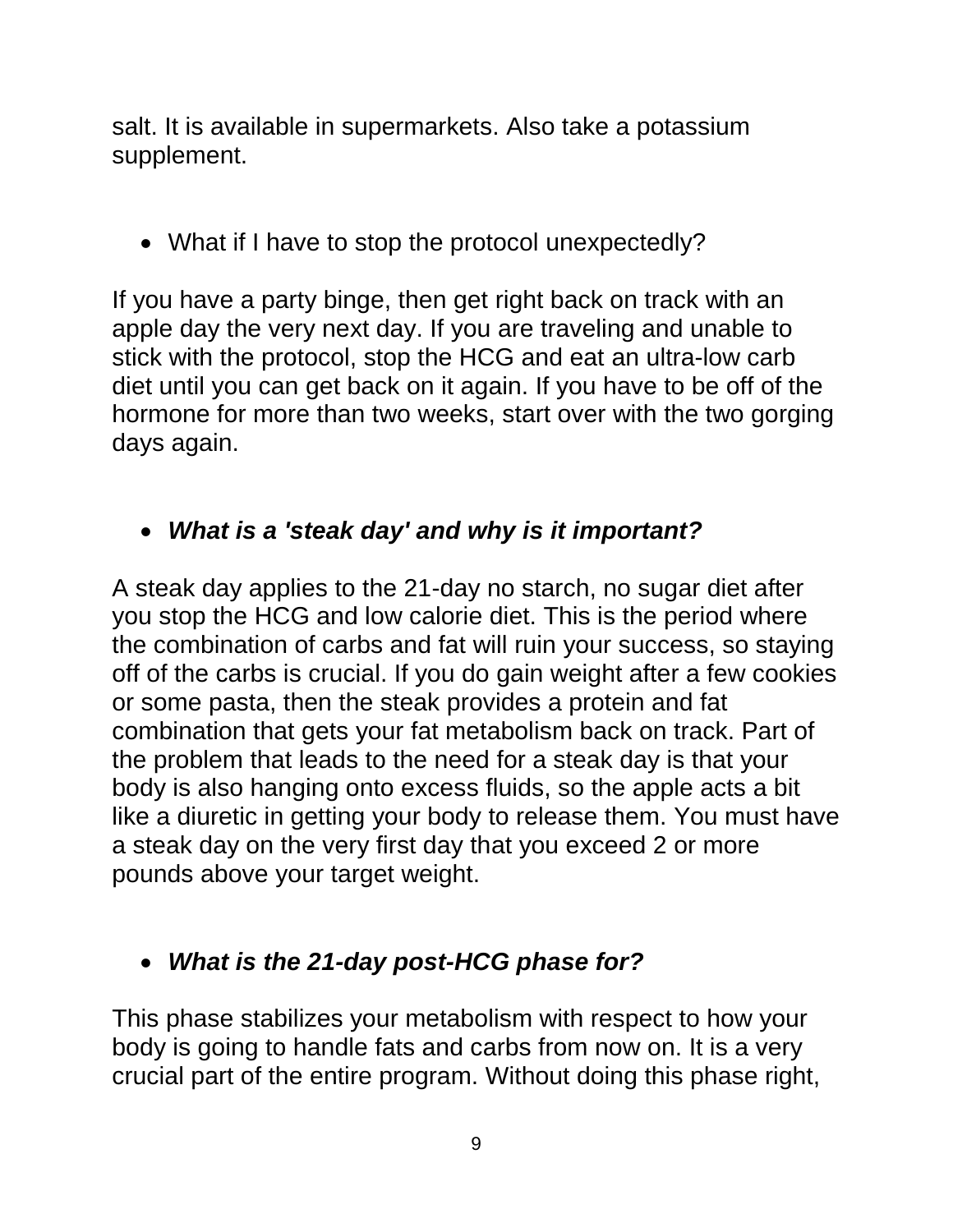you will be in danger of converting carbs to fat just like you did before starting the HCG diet in the first place.

#### *What is the best cookbook for HCG-approved recipes?*

Okay, I have to admit that his is not a common question. However, it summarizes many questions that I get about what to eat, how to be satisfied on 500 calories per day, what is allowed or forbidden on the diet, and just generally how to get through the diet without suffering. My wife, Eve, and I quickly discovered that the basic foods allowed for the diet can lack flavor. That is when I looked for and discovered the one book that answers the most questions about how to really enjoy the foods on this diet. It is at the top of my recommended books list on my website at the following page:

<http://besthcgweightloss.com/dr-clarks-recommended-hcg-books/>

Just click on the image that I put there about this book, and you will be directed to the author's description of its contents, which is much better than anything that I could provide. If you like to eat, this is the best guide for how to enjoy your food even when eating just 500 calories per day.

## *What is the best diet for a lifetime after HCG?*

I'm going to keep this simple: high-protein and fat, low carbs. There is so much research on overweight and obesity, going back at least 200 years, that this advice is absolutely and 100% the best that I have found, based on an overwhelming amount of excellent scientific research. If this advice seems to conflict with what you have heard from doctors, nutritionists, trainers, and any manner of health and fitness gurus, all I can say is that they are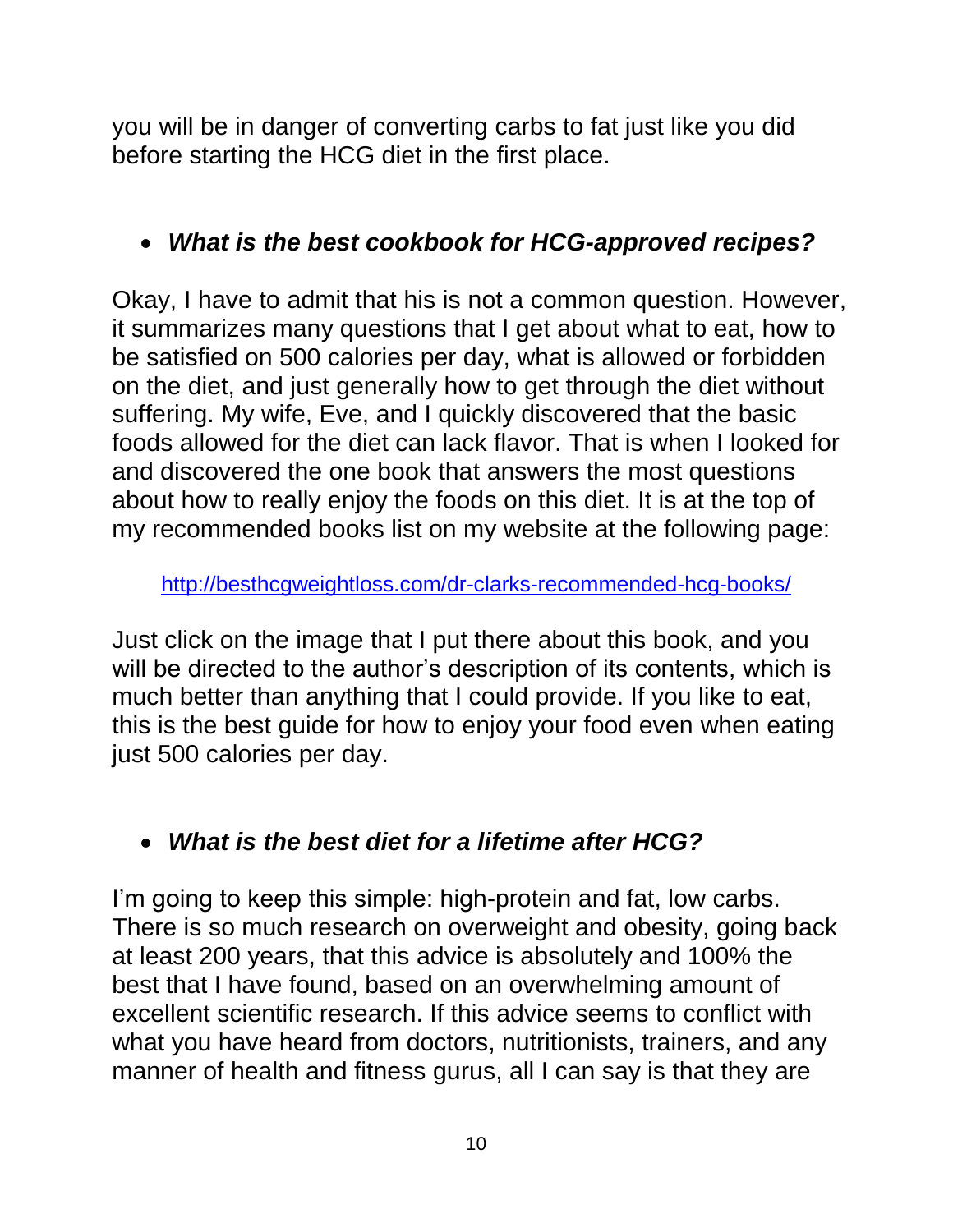all wrong. I have a lot to say about this, so I am biting my tongue here to hold back. It is a book-length topic all by itself.

#### *What is the difference between the HCG diet and all other diets?*

In a nutshell, the main difference is that the HCG diet is a hormone-directed protocol that removes excess abnormal fat. No other diet is hormone-directed. And no other diet can specifically remove excess abnormal fat.

#### *What's behind the 'apple day' for when weight loss stops?*

When the ability of your body to move food through your system slows down, you retain water. Water retention keeps things from becoming sludge. Apples have the peculiar property of hydrating you so you can shed the excess water. Indeed, you will notice that while having an apple day you will go to the bathroom more often to get rid of the excess fluids. The effect is not truly like that of a diuretic, because loss of water by itself would be dangerous. Apples, instead, loosen the water and the food so that both get back into balance. Indeed, a successful apple day will lead you to drop 2-3 pounds overnight, and get right back on track.

# *Where do I get HCG?*

There is no easy and straightforward or simple answer to this question. However, I address it more completely on a special page on my website at the following link: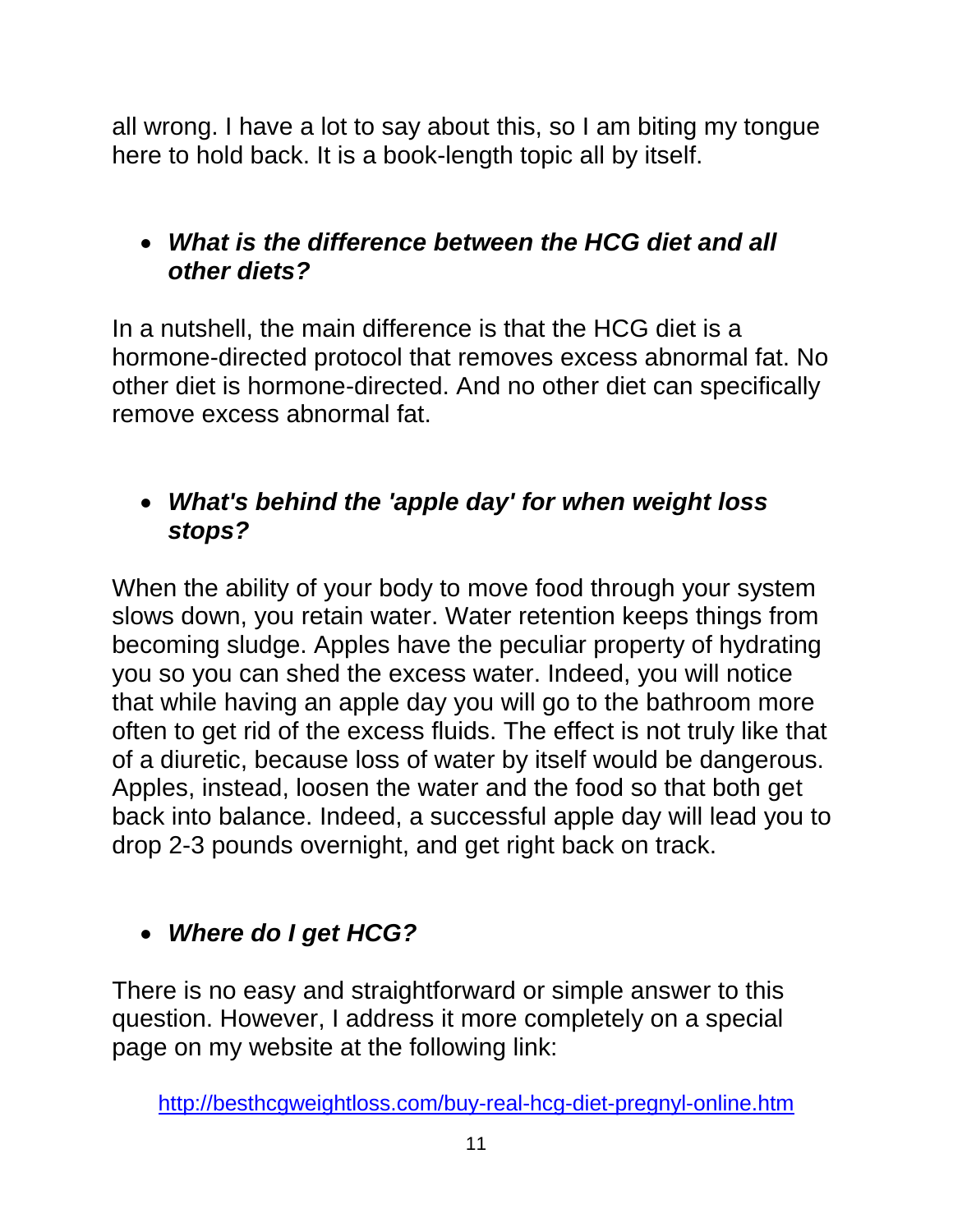The only thing that I can say with some certainty is that cheap, easy to get HCG products probably do not contain any HCG at all. This includes all homeopathic HCG products.

## *Why do I feel light-headed or have a headache?*

This most likely happens in the first 5-8 days of the 500 calorie per day diet. The reason is that the ultra-low carb approach often leads to immediate water loss, which depletes minerals. The easiest way to replenish them is with a supplement that contains potassium. You may even need additional potassium, since the recommended daily amount for this mineral is huge. You must take it in small doses, though – no more than 100 milligrams at a time. You can find special potassium supplements for energy in most nutrition stores and pharmacies.

#### *Why are oil-based cosmetics and supplements forbidden?*

Anything that goes into your body that requires your fat machinery to kick in will compete with and slow down the burning of abnormal fat. Supplements such as fish oil, CLA, and vitamin E sofgels must be stopped during the hormone phase of the protocol. Your skin also has a great capacity for absorbing oilbased products, which will set up the same kind of competition. In fact, just a little oil on your skin will stop your progress completely.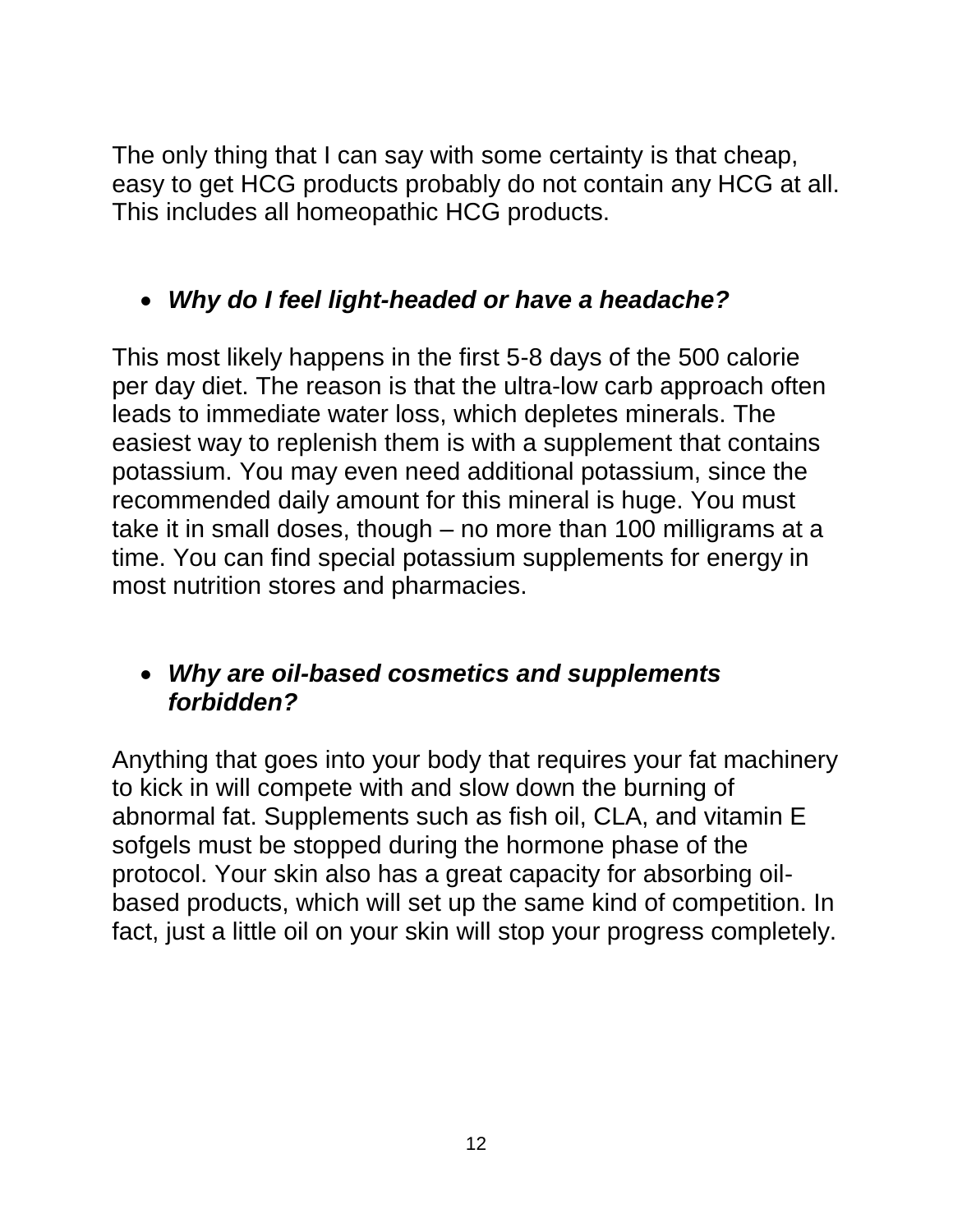*Why do I have to gorge myself on for Days 1 and 2 on the hormone?*

It is like getting a running start. You have to stuff all of your fat cells as much as possible so that the HCG will have a good target of abnormal fat and not structural or other kinds of fat that your body needs for good health. The well-known observation about this gorging phase is that if you don"t eat enough, you will suffer when you go to 500 calories per day. It is pretty common to gain 4 or more pounds in these two days, which come off right away once the hormone gets going.

#### *Why is 500 calories not a starvation diet?*

Your caloric needs are fulfilled by burning your own fat. If you need 2,000 calories each day, you will get 500 from your food and 1,500 from your own fat. That is why your fat shrinks. You are literally eating yourself – at least your fat.

#### *Why is weight loss irrelevant?*

Without getting too technical, weight is a function of your mass and the gravitational pull of the Earth. For example, if you weigh 200 pounds on Earth, you will weigh about 33 pounds on the moon. However, if you have 35% body fat on Earth, you will still have 35% body fat on the moon. All this just means that weight is not important – fat is important. You must decrease your body fat composition, which is what the HCG diet does. Weight loss is just a side-effect of fat loss.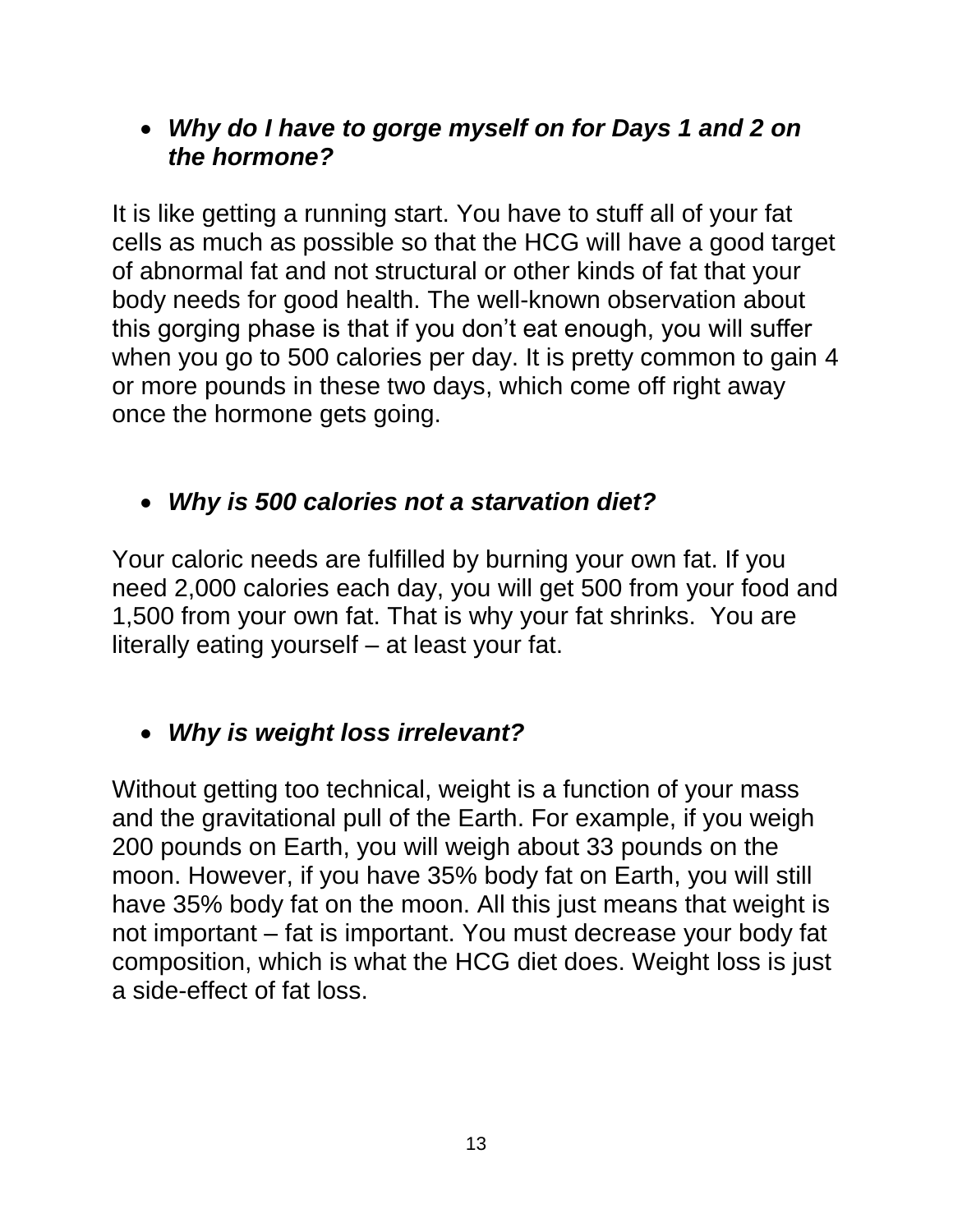#### *Will I have sagging skin after such fast weight loss?*

No. The HCG diet has a reshaping effect. You will not look like so many dieters from other programs who have lost muscle mass and still have their old XXX-Large skin. A great indication of the reshaping effect is the shrinking of the 'chicken neck' or 'doublechin" that people acquire when they accumulate too much fat.

#### *WOMEN: What happens during my menstrual period?*

HCG has two components, one of which is identical to another hormone called luteinizing hormone (LH). Women produce massive amounts of LH during ovulation, which swamps out the low levels of HCG during the diet. So the simple advice that Dr. Simeons offered to women is just to quit taking the HCG for 3-4 days during their menstrual periods. Stay on the 500 calorie per day diet, then restart the hormone after this short layoff.

## *How does HCG work?*

Since HCG is a hormone, it carries a signal to cells that have receptors for it. These receptors are in the hypothalamus of the brain. The exact nature of how this directs fat metabolism is still unknown. However, the discovery in 1994 of another fatregulating hormone, called leptin, may help. Leptin also interacts with the hypothalamus, and early experiments with lab animals point to an interaction between HCG and leptin. I predict that a lot more research will be appearing on this topic in the near future.